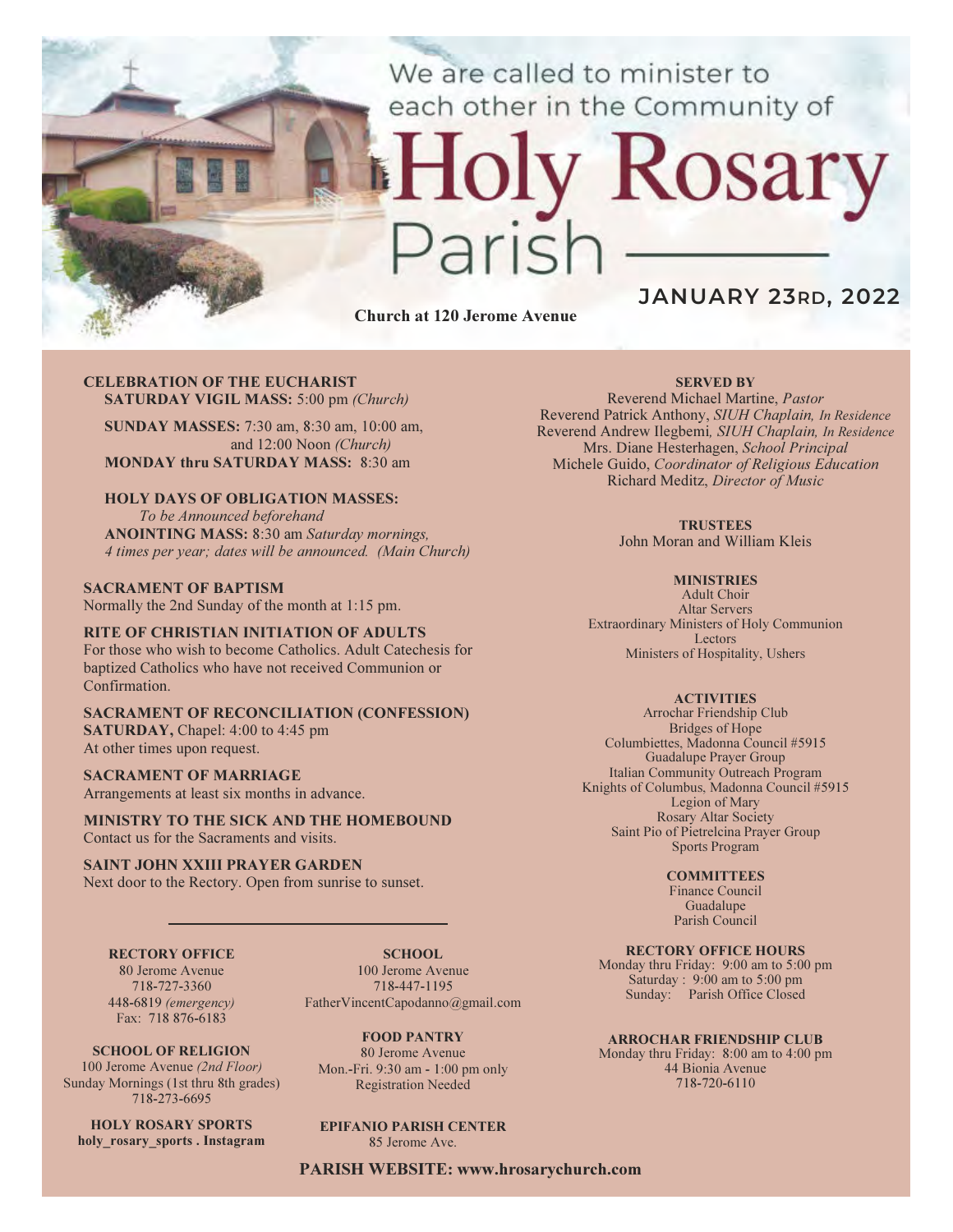## HOLY ROSARY PARISH, STATEN ISLAND



SUNDAY, January 23, 2022 CCD Classes today. Children attend the 8:30 am Mass, followed by their class. Any question regarding the CCD Program, please leave a message for Ms Guido at 718-273-6695

MONDAY, January 24, 2022 7:00 pm - Legion of Mary, Parish Center

TUESDAY, January 25, 2022

WEDNESDAY, January 26, 2022

THURSDAY, January 27, 2022 8:00 pm - Knights of Columbus, Parish Center

FRIDAY, January 28, 2022

SATURDAY, January 29, 2022 4:00 - 4:45 pm - Confessions, Daily Mass Chapel

SUNDAY, January 30, 2022 CCD Classes today. Children attend the 8:30 am Mass, followed by their class. Any question regarding the CCD Program, please leave a message for Ms Guido at 718-273-6695



## FOOD PANTRY

We thank you for your generosity to our Food Pantry but until further notice we do not need any more food donations. We appreciate all that you have done to help the Food Pantry.



#### Rite of Christian Initiation of Adult RCIA is a program for those

individuals who wish to convert to the Catholic faith or for baptized Catholics who have not received Holy Eucharist **A** and/or Confirmation. If anyone is interested in volunteering their time to

assist with this program or for any other information, please call Frank Carpenito at 917-612-8479.

## 2021 TAX STATEMENTS

Please call the Rectory at 718-727-3360 if you are in need of a statement of your 2021 contributions for tax purposes.

## BEREAVEMENT TREE ORNAMENTS

Ornaments may be picked up from the Rectory, otherwise they will be kept and placed on the Bereavement Tree next Advent.

## REGISTRATION

Anyone who is new to the Parish, please drop by the Rectory to register as a new parishioner between the hours of 9:00 am and 3:00 pm.

#### **CREMATION**

Since the number of cremations is on the rise, I thought some information about the Catholic Church's teaching and policy on Cremation might be helpful:

 In a departure with the past, the Catholic Church now permits cremation as long as it is done without the idea of mocking or being disrespectful to the Church's teaching on the resurrection of the body.

 The cremated remains must be buried in a cemetery or entombed in a niche in a mausoleum soon after the cremation or funeral mass. The Church does not permit the scattering of ashes or taking the ashes home without the intent of burial. Burial at sea is an option as long as the entire urn is deposited in the ocean and the ashes are not scattered.

 As this is the policy of the Universal Church, it is also the policy here at Holy Rosary Parish. The local funeral homes are all aware of these policies and will work together with the families and the parish in implementing them.

Father Michael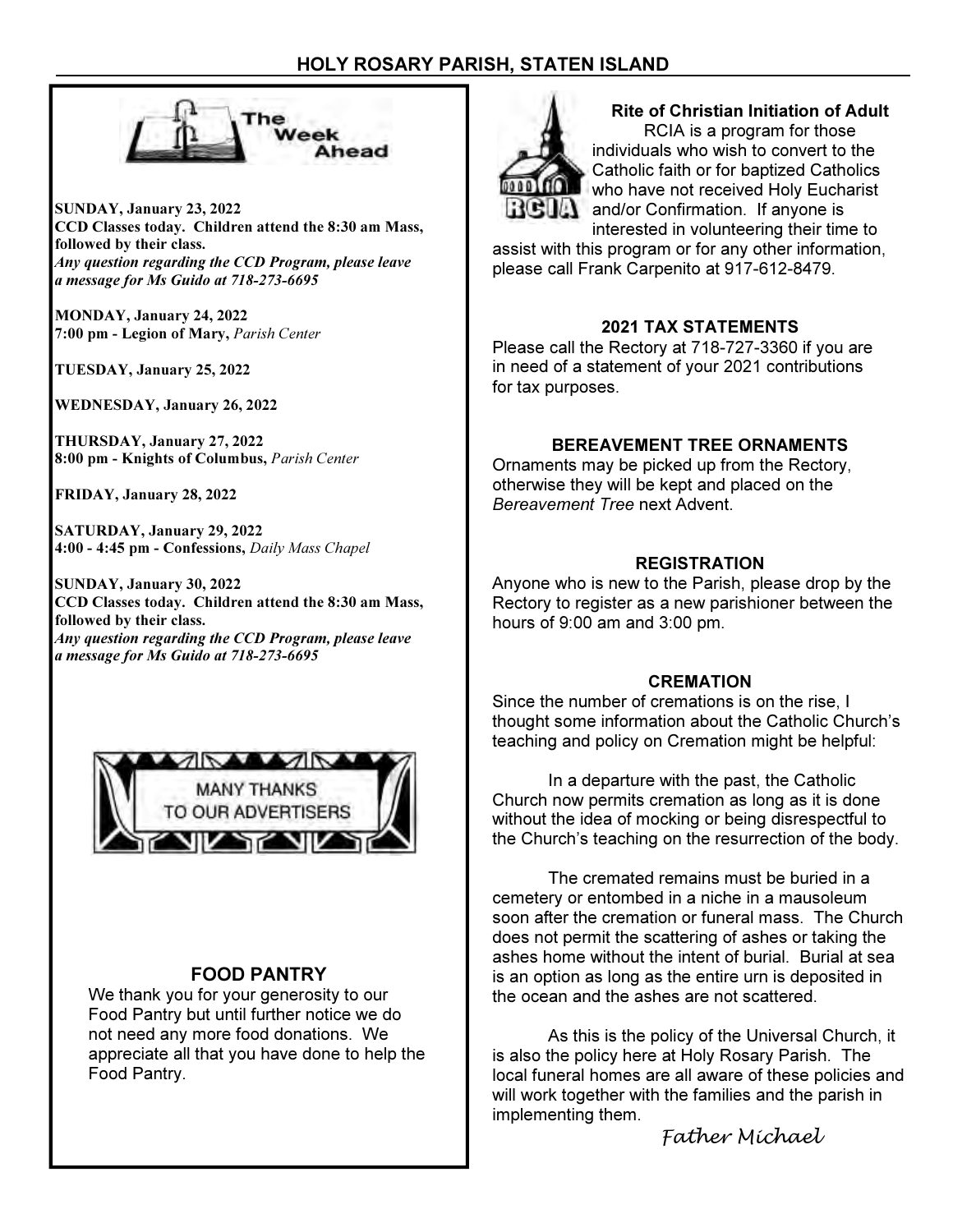## SPONSOR CERTIFICATES

Sponsor Certificates are often required before one can serve as a Godparent for the Sacrament of Baptism or as a Sponsor for the Sacrament Confirmation. In order to receive a Sponsor Certificate from Holy Rosary, one needs to be a Registered Parishioner of the Parish, have received the Sacraments of Baptism, Confirmation and Eucharist, must be over 14 years of age and if married, must be in a valid Church marriage (have been married in the presence of a priest/deacon and two witnesses).

Sponsor Certificates may be obtained only AFTER any of the Sunday Masses.

The PERSON REQUIRING THE CERTIFICATE MUST see the Priest AFTER ATTENDING THE MASS and request one.

## MEMORIAL MASSES

 Due to the shortage of priests at Holy Rosary, we are unable to accept separate, private memorial masses on the anniversary of death any longer.

 Please reserve a Mass, shared or otherwise, for your deceased loved one upon the opening of the Mass Book each year.

## **BAPTISM**

Baptisms will be celebrated on the SECOND SUNDAY of the month at 1:15 pm. Baptismal Classes will be held on the FOURTH SUNDAY of the month at 1:15 pm.

The required Baptismal Class for the parents/Godparents may be taken at another local parish with the permission of the pastor of that parish. A letter attesting that the class has been attended must be brought back to Holy Rosary along with any required sponsor certificates for the Godparents.

 Private Baptisms cannot be accommodated due to the shortage of priests in the Parish. An exception will be made if the family brings their own priest or deacon to perform the ceremony.

 Please call the Rectory to make arrangements for the Baptism and to fill out the necessary paperwork.

## DON'T FORGET TO GET YOUR SUPER 50/50 RAFFLE FOR THE MONTH OF JANUARY! The Winner will be Drawn the Last Day of the Month & the winning amount will be printed in the Bulletin A Reminder that the Donation is \$5.00

 You will find a yellow envelope for this Raffle in the packet mailed home to you. If you want to enter more than once, additional envelopes are available in the Hospitality Room. Drop the envelope in the Collection Basket or Bring to the Rectory. You may fill out as many envelopes as you like. Send in your envelopes now for January and let's start to build up the jackpot! The December winner won \$210.

## If you would like to sign up for online giving please visit https://hrosarychurchgiving.com/

Please contact the Parish Office for more information Lord, we seek to give You glory in every aspect of our lives. As we embark upon our Offertory Program, Beyond Sunday Morning, we ask that You bless our financial sacrifices to the Parish and use these gifts to Your glory.

## HOLY ROSARY SPORTS

Holy Rosary Sports has a new Instagram account where you can reach us for Registration and other information. Please check us out below! holy\_rosary\_sports

## AND IN ALL THINGS GIVE THANKS

| January 16, 2022 Adult Collection<br>January 16, 2022 Children's Collection | \$7,305.00<br>\$56.00 |
|-----------------------------------------------------------------------------|-----------------------|
| <b>January 17, 2021 Adult Collection</b>                                    | \$3,747.00            |
| January 17, 2021 Children's Collection                                      | \$23.00               |
| This Week's On Line Giving was: \$718.00                                    |                       |
| Our Weekly Parish Operating Expenses are \$18,298.00                        |                       |